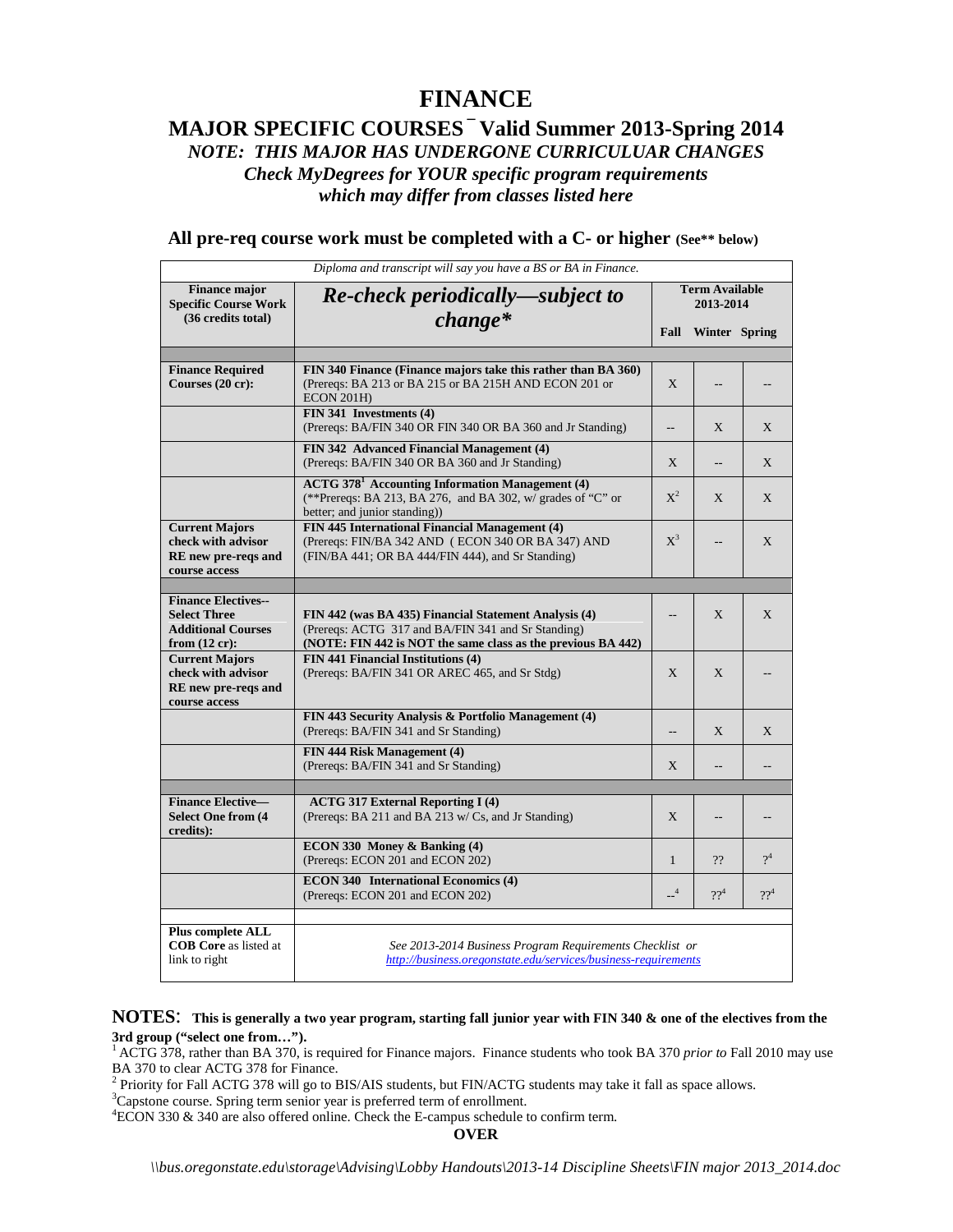## **RECOMMENDED ORGANIZATIONS:**

Finance Club and/or Oregon State Investment Group (OSIG) CFA Preparation courses – See Professor Prem Mathews

## **CAREER TRACKS:**

### **Corporate Finance:**

FIN 435 Financial Statement Analysis FIN 444 Risk Management FIN 441 Financial Institutions ACTG 317 External Reporting I

#### **Investment Finance:**

FIN 443 Security Analysis and Portfolio Management FIN 444 Risk Management FIN 441 Financial Institutions

### **RECOMMENDED ELECTIVES**

| <b>FIN 434</b>    | <b>CFA</b> Preparation              |
|-------------------|-------------------------------------|
| FIN 437, 438, 439 | <b>Applied Portfolio Management</b> |